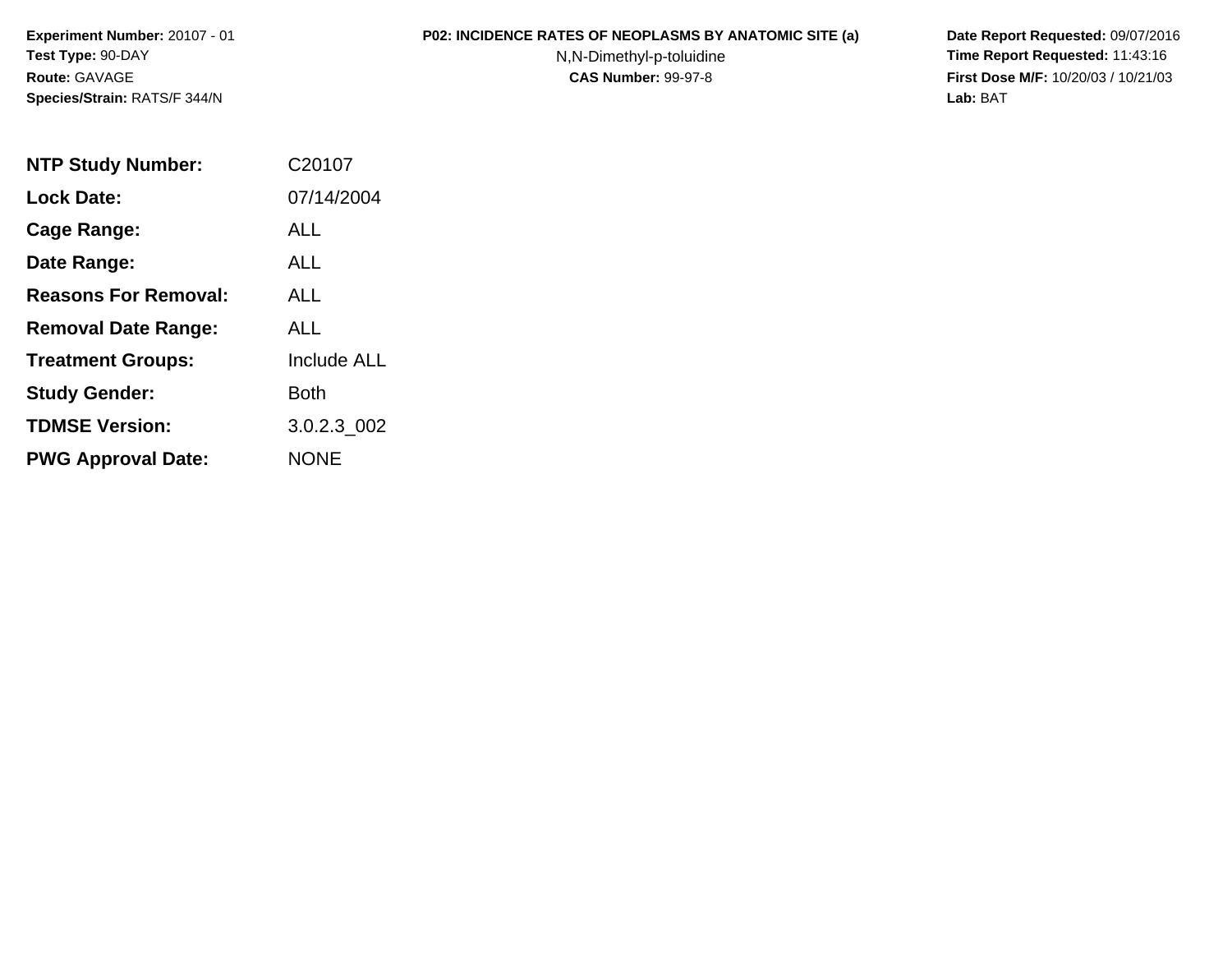**Experiment Number:** 20107 - 01**Test Type:** 90-DAY**Route:** GAVAGE

## **Species/Strain:** RATS/F 344/N

**P02: INCIDENCE RATES OF NEOPLASMS BY ANATOMIC SITE (a) Date Report Requested:** 09/07/2016

N,N-Dimethyl-p-toluidine

 **Time Report Requested:** 11:43:16 **First Dose M/F:** 10/20/03 / 10/21/03<br>**Lab:** BAT **Lab:** BAT

| <b>FISCHER 344 RATS MALE</b>            | 0 MG/KG | <b>62.5 MG/KG</b> | <b>125 MG/KG</b> | <b>250 MG/KG</b> | <b>500 MG/KG</b> | <b>1000 MG/KG</b> |
|-----------------------------------------|---------|-------------------|------------------|------------------|------------------|-------------------|
| <b>Disposition Summary</b>              |         |                   |                  |                  |                  |                   |
| <b>Animals Initially In Study</b>       | 10      | 10                | 10               | 10               | 10               | 10                |
| <b>Early Deaths</b>                     |         |                   |                  |                  |                  |                   |
| <b>Moribund Sacrifice</b>               |         |                   |                  |                  | 1                | $\mathbf{1}$      |
| <b>Natural Death</b>                    |         |                   |                  |                  |                  | $\boldsymbol{9}$  |
| <b>Survivors</b>                        |         |                   |                  |                  |                  |                   |
| <b>Terminal Sacrifice</b>               | 10      | 10                | 10               | 10               | 9                |                   |
| <b>Animals Examined Microscopically</b> | 10      | 10                | 10               | 10               | 10               | 10                |
| <b>ALIMENTARY SYSTEM</b>                |         |                   |                  |                  |                  |                   |
| Esophagus                               | (10)    | (0)               | (0)              | (0)              | (10)             | (10)              |
| Intestine Large, Cecum                  | (10)    | (0)               | (0)              | (0)              | (10)             | (10)              |
| Intestine Large, Colon                  | (10)    | (0)               | (0)              | (0)              | (10)             | (10)              |
| Intestine Large, Rectum                 | (10)    | (0)               | (0)              | (0)              | (10)             | (10)              |
| Intestine Small, Duodenum               | (10)    | (0)               | (0)              | (0)              | (10)             | (10)              |
| Intestine Small, Ileum                  | (10)    | (0)               | (0)              | (0)              | (10)             | (10)              |
| Intestine Small, Jejunum                | (10)    | (0)               | (0)              | (0)              | (10)             | (10)              |
| Liver                                   | (10)    | (10)              | (10)             | (10)             | (10)             | (10)              |
| Pancreas                                | (10)    | (0)               | (0)              | (0)              | (10)             | (10)              |
| Salivary Glands                         | (10)    | (0)               | (0)              | (0)              | (10)             | (10)              |
| Stomach, Forestomach                    | (10)    | (10)              | (10)             | (10)             | (10)             | (10)              |
| Stomach, Glandular                      | (10)    | (0)               | (0)              | (0)              | (10)             | (10)              |
| <b>CARDIOVASCULAR SYSTEM</b>            |         |                   |                  |                  |                  |                   |
| <b>Blood Vessel</b>                     | (10)    | (0)               | (0)              | (0)              | (10)             | (10)              |
| Heart                                   | (10)    | (0)               | (0)              | (0)              | (10)             | (10)              |
| <b>ENDOCRINE SYSTEM</b>                 |         |                   |                  |                  |                  |                   |
| <b>Adrenal Cortex</b>                   | (10)    | (0)               | (0)              | (0)              | (10)             | (10)              |
| Adrenal Medulla                         | (10)    | (0)               | (0)              | (0)              | (10)             | (10)              |
| Islets, Pancreatic                      | (10)    | (0)               | (0)              | (0)              | (10)             | (10)              |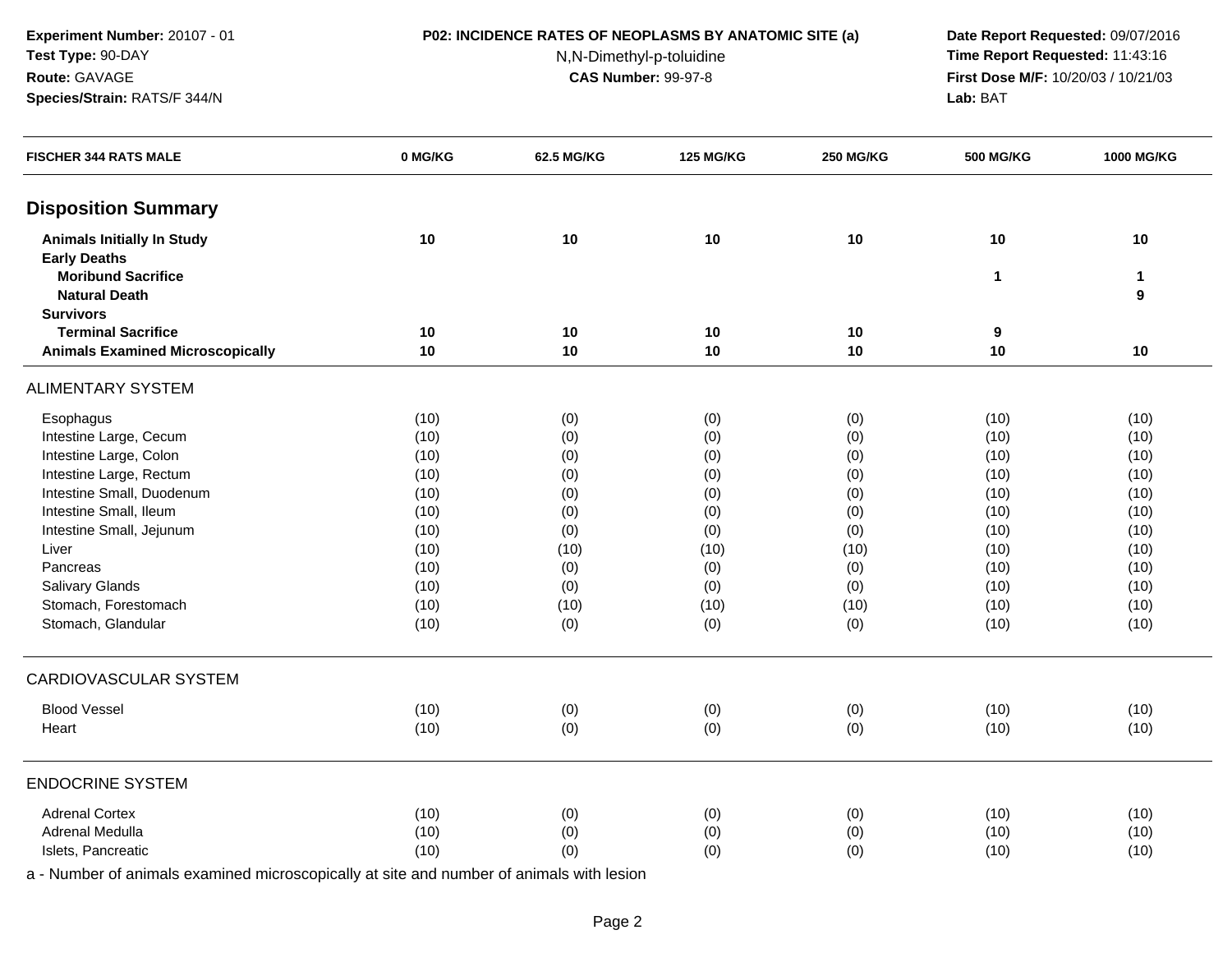| Experiment Number: 20107 - 01<br>Test Type: 90-DAY<br>Route: GAVAGE<br>Species/Strain: RATS/F 344/N |                     | P02: INCIDENCE RATES OF NEOPLASMS BY ANATOMIC SITE (a)<br>N,N-Dimethyl-p-toluidine<br><b>CAS Number: 99-97-8</b> |                   |                   |                     | Date Report Requested: 09/07/2016<br>Time Report Requested: 11:43:16<br>First Dose M/F: 10/20/03 / 10/21/03 |
|-----------------------------------------------------------------------------------------------------|---------------------|------------------------------------------------------------------------------------------------------------------|-------------------|-------------------|---------------------|-------------------------------------------------------------------------------------------------------------|
| <b>FISCHER 344 RATS MALE</b>                                                                        | 0 MG/KG             | 62.5 MG/KG                                                                                                       | <b>125 MG/KG</b>  | <b>250 MG/KG</b>  | <b>500 MG/KG</b>    | 1000 MG/KG                                                                                                  |
| Parathyroid Gland<br><b>Pituitary Gland</b><br><b>Thyroid Gland</b>                                 | (9)<br>(10)<br>(10) | (0)<br>(0)<br>(0)                                                                                                | (0)<br>(0)<br>(0) | (0)<br>(0)<br>(0) | (8)<br>(10)<br>(10) | (7)<br>(9)<br>(10)                                                                                          |
| <b>GENERAL BODY SYSTEM</b>                                                                          |                     |                                                                                                                  |                   |                   |                     |                                                                                                             |
| None                                                                                                |                     |                                                                                                                  |                   |                   |                     |                                                                                                             |
| <b>GENITAL SYSTEM</b>                                                                               |                     |                                                                                                                  |                   |                   |                     |                                                                                                             |
| Epididymis                                                                                          | (10)                | (0)                                                                                                              | (0)               | (0)               | (10)                | (10)                                                                                                        |
| <b>Preputial Gland</b>                                                                              | (10)                | (0)                                                                                                              | (0)               | (0)               | (10)                | (10)                                                                                                        |
| Prostate<br>Seminal Vesicle                                                                         | (10)<br>(10)        | (0)<br>(0)                                                                                                       | (0)<br>(0)        | (0)               | (10)<br>(10)        | (10)<br>(8)                                                                                                 |
| <b>Testes</b>                                                                                       | (10)                | (0)                                                                                                              | (0)               | (0)<br>(0)        | (10)                | (10)                                                                                                        |
| <b>HEMATOPOIETIC SYSTEM</b>                                                                         |                     |                                                                                                                  |                   |                   |                     |                                                                                                             |
| <b>Bone Marrow</b>                                                                                  | (10)                | (10)                                                                                                             | (10)              | (10)              | (10)                | (10)                                                                                                        |
| Lymph Node                                                                                          | (1)                 | (0)                                                                                                              | (0)               | (0)               | (1)                 | (0)                                                                                                         |
| Lymph Node, Mesenteric                                                                              | (10)                | (10)                                                                                                             | (10)              | (10)              | (10)                | (10)                                                                                                        |
| Spleen<br>Thymus                                                                                    | (10)<br>(10)        | (10)<br>(10)                                                                                                     | (10)<br>(10)      | (10)<br>(10)      | (10)<br>(10)        | (10)<br>(10)                                                                                                |
| <b>INTEGUMENTARY SYSTEM</b>                                                                         |                     |                                                                                                                  |                   |                   |                     |                                                                                                             |
| Mammary Gland                                                                                       | (10)                | (0)                                                                                                              | (0)               | (0)               | (5)                 | (10)                                                                                                        |
| Skin                                                                                                | (10)                | (0)                                                                                                              | (0)               | (0)               | (10)                | (10)                                                                                                        |
| MUSCULOSKELETAL SYSTEM                                                                              |                     |                                                                                                                  |                   |                   |                     |                                                                                                             |
| Bone                                                                                                | (10)                | (0)                                                                                                              | (0)               | (0)               | (10)                | (10)                                                                                                        |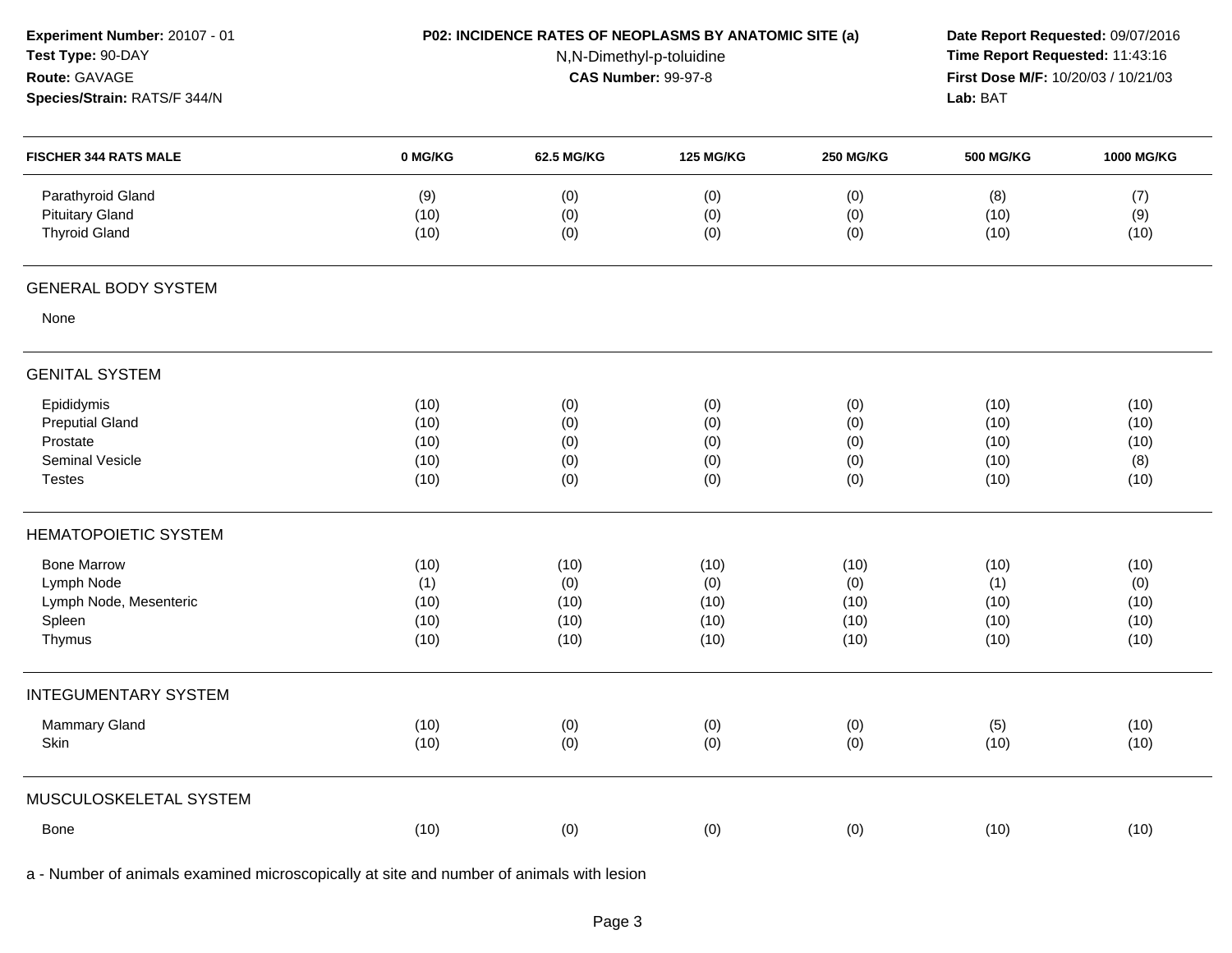| Experiment Number: 20107 - 01 |         | P02: INCIDENCE RATES OF NEOPLASMS BY ANATOMIC SITE (a) |                          |                  | Date Report Requested: 09/07/2016 |                                                                        |  |  |  |
|-------------------------------|---------|--------------------------------------------------------|--------------------------|------------------|-----------------------------------|------------------------------------------------------------------------|--|--|--|
| Test Type: 90-DAY             |         |                                                        | N,N-Dimethyl-p-toluidine |                  |                                   | Time Report Requested: 11:43:16<br>First Dose M/F: 10/20/03 / 10/21/03 |  |  |  |
| Route: GAVAGE                 |         | <b>CAS Number: 99-97-8</b>                             |                          |                  |                                   |                                                                        |  |  |  |
| Species/Strain: RATS/F 344/N  |         |                                                        |                          |                  | Lab: BAT                          |                                                                        |  |  |  |
| <b>FISCHER 344 RATS MALE</b>  | 0 MG/KG | 62.5 MG/KG                                             | <b>125 MG/KG</b>         | <b>250 MG/KG</b> | <b>500 MG/KG</b>                  | <b>1000 MG/KG</b>                                                      |  |  |  |
| NERVOUS SYSTEM                |         |                                                        |                          |                  |                                   |                                                                        |  |  |  |
| <b>Brain</b>                  | (10)    | (0)                                                    | (0)                      | (0)              | (10)                              | (10)                                                                   |  |  |  |
| <b>RESPIRATORY SYSTEM</b>     |         |                                                        |                          |                  |                                   |                                                                        |  |  |  |
| Lung                          | (10)    | (10)                                                   | (10)                     | (10)             | (10)                              | (10)                                                                   |  |  |  |
| Nose                          | (10)    | (10)                                                   | (10)                     | (10)             | (10)                              | (10)                                                                   |  |  |  |
| Trachea                       | (10)    | (10)                                                   | (10)                     | (10)             | (10)                              | (10)                                                                   |  |  |  |
| SPECIAL SENSES SYSTEM         |         |                                                        |                          |                  |                                   |                                                                        |  |  |  |
| Eye                           | (10)    | (0)                                                    | (0)                      | (0)              | (10)                              | (10)                                                                   |  |  |  |
| Harderian Gland               | (10)    | (0)                                                    | (0)                      | (0)              | (10)                              | (10)                                                                   |  |  |  |
| <b>URINARY SYSTEM</b>         |         |                                                        |                          |                  |                                   |                                                                        |  |  |  |
| Kidney                        | (10)    | (10)                                                   | (10)                     | (10)             | (10)                              | (10)                                                                   |  |  |  |
| <b>Urinary Bladder</b>        | (10)    | (0)                                                    | (0)                      | (0)              | (10)                              | (9)                                                                    |  |  |  |
|                               |         |                                                        |                          |                  |                                   |                                                                        |  |  |  |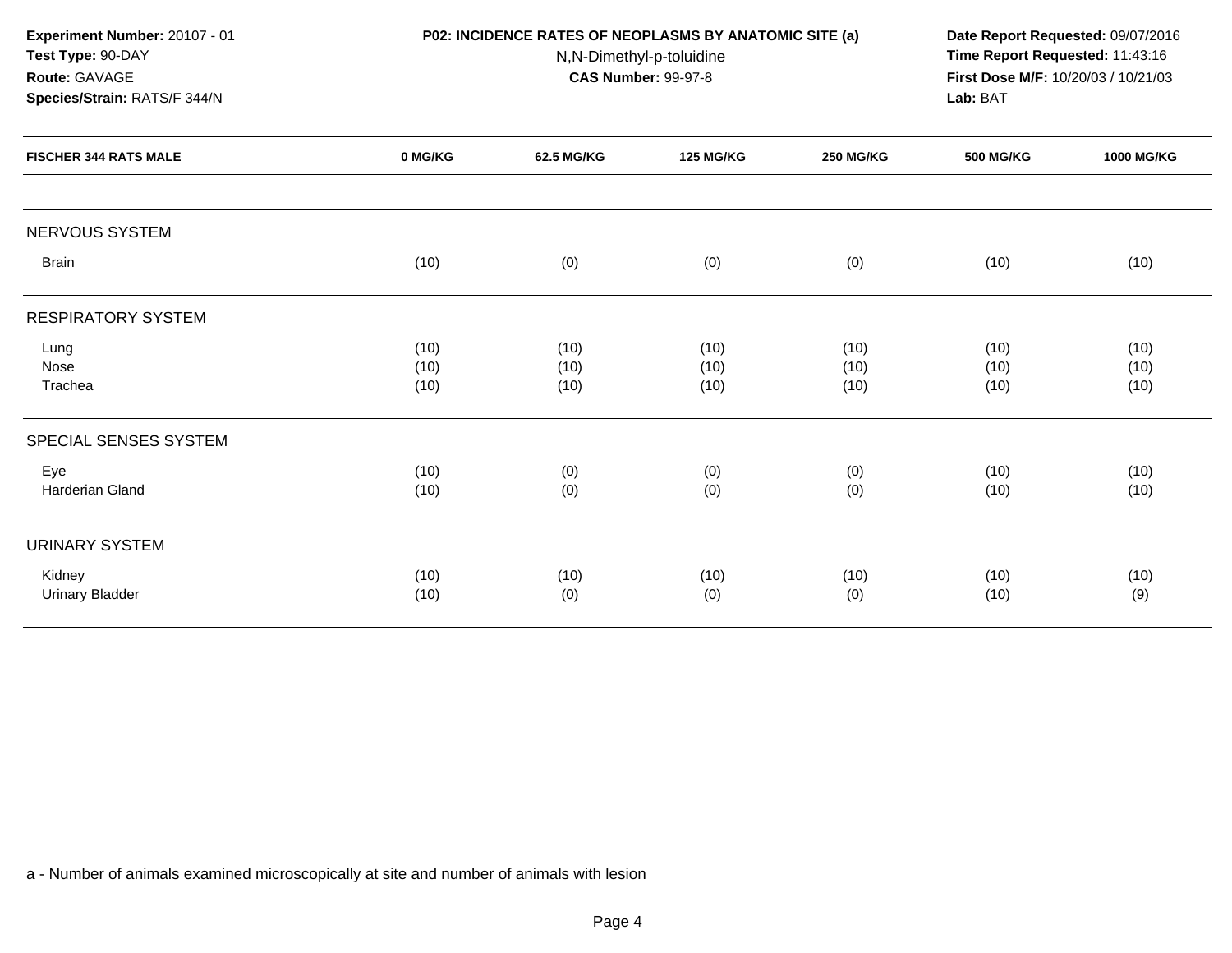| Experiment Number: 20107 - 01<br>Test Type: 90-DAY<br>Route: GAVAGE<br>Species/Strain: RATS/F 344/N              |         | P02: INCIDENCE RATES OF NEOPLASMS BY ANATOMIC SITE (a)<br>N,N-Dimethyl-p-toluidine<br><b>CAS Number: 99-97-8</b> | Date Report Requested: 09/07/2016<br>Time Report Requested: 11:43:16<br>First Dose M/F: 10/20/03 / 10/21/03<br>Lab: BAT |                  |                  |                   |
|------------------------------------------------------------------------------------------------------------------|---------|------------------------------------------------------------------------------------------------------------------|-------------------------------------------------------------------------------------------------------------------------|------------------|------------------|-------------------|
| <b>FISCHER 344 RATS MALE</b>                                                                                     | 0 MG/KG | 62.5 MG/KG                                                                                                       | <b>125 MG/KG</b>                                                                                                        | <b>250 MG/KG</b> | <b>500 MG/KG</b> | <b>1000 MG/KG</b> |
| <b>Tumor Summary for Males</b>                                                                                   |         |                                                                                                                  |                                                                                                                         |                  |                  |                   |
| <b>Total Animals with Primary Neoplasms (b)</b><br><b>Total Primary Neoplasms</b>                                |         |                                                                                                                  |                                                                                                                         |                  |                  |                   |
| <b>Total Animals with Benign Neoplasms</b><br><b>Total Benign Neoplasms</b>                                      |         |                                                                                                                  |                                                                                                                         |                  |                  |                   |
| <b>Total Animals with Malignant Neoplasms</b><br><b>Total Malignant Neoplasms</b>                                |         |                                                                                                                  |                                                                                                                         |                  |                  |                   |
| <b>Total Animals with Metastatic Neoplasms</b><br><b>Total Metastatic Neoplasms</b>                              |         |                                                                                                                  |                                                                                                                         |                  |                  |                   |
| <b>Total Animals with Malignant Neoplasms</b><br><b>Uncertain Primary Site</b>                                   |         |                                                                                                                  |                                                                                                                         |                  |                  |                   |
| <b>Total Animals with Neoplasms Uncertain-</b><br><b>Benign or Malignant</b><br><b>Total Uncertain Neoplasms</b> |         |                                                                                                                  |                                                                                                                         |                  |                  |                   |

\*\*\* END OF MALE \*\*\*

a - Number of animals examined microscopically at site and number of animals with lesion

b - Primary tumors: all tumors except metastatic tumors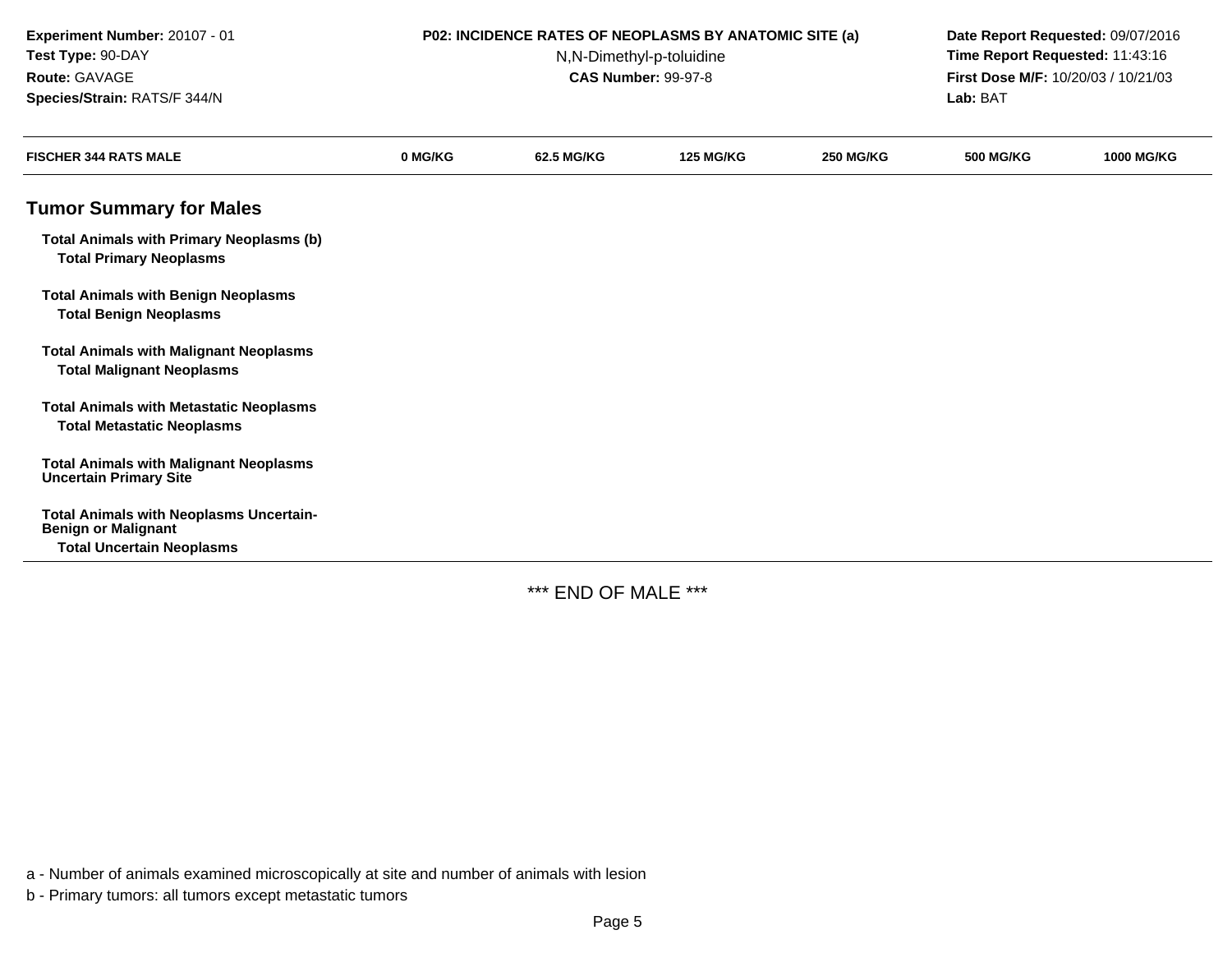**Experiment Number:** 20107 - 01**Test Type:** 90-DAY**Route:** GAVAGE**Species/Strain:** RATS/F 344/N

## **P02: INCIDENCE RATES OF NEOPLASMS BY ANATOMIC SITE (a) Date Report Requested:** 09/07/2016

N,N-Dimethyl-p-toluidine

 **Time Report Requested:** 11:43:16 **First Dose M/F:** 10/20/03 / 10/21/03<br>**Lab:** BAT **Lab:** BAT

| <b>FISCHER 344 RATS FEMALE</b>                           | 0 MG/KG | 62.5 MG/KG | <b>125 MG/KG</b> | <b>250 MG/KG</b> | <b>500 MG/KG</b> | <b>1000 MG/KG</b> |
|----------------------------------------------------------|---------|------------|------------------|------------------|------------------|-------------------|
| <b>Disposition Summary</b>                               |         |            |                  |                  |                  |                   |
| <b>Animals Initially In Study</b><br><b>Early Deaths</b> | 10      | 10         | 10               | 10               | 10               | 10                |
| <b>Moribund Sacrifice</b><br><b>Survivors</b>            |         |            |                  |                  |                  | 10                |
| <b>Terminal Sacrifice</b>                                | 10      | 10         | 10               | 10               | 10               |                   |
| <b>Animals Examined Microscopically</b>                  | 10      | 10         | 10               | 10               | 10               | 10                |
| <b>ALIMENTARY SYSTEM</b>                                 |         |            |                  |                  |                  |                   |
| Esophagus                                                | (10)    | (0)        | (0)              | (0)              | (10)             | (10)              |
| Intestine Large, Cecum                                   | (10)    | (0)        | (0)              | (0)              | (10)             | (10)              |
| Intestine Large, Colon                                   | (10)    | (0)        | (0)              | (0)              | (10)             | (10)              |
| Intestine Large, Rectum                                  | (10)    | (0)        | (0)              | (0)              | (10)             | (10)              |
| Intestine Small, Duodenum                                | (10)    | (0)        | (0)              | (0)              | (10)             | (10)              |
| Intestine Small, Ileum                                   | (10)    | (0)        | (0)              | (0)              | (10)             | (10)              |
| Intestine Small, Jejunum                                 | (10)    | (0)        | (0)              | (0)              | (10)             | (10)              |
| Liver                                                    | (10)    | (10)       | (10)             | (10)             | (10)             | (10)              |
| Pancreas                                                 | (10)    | (0)        | (0)              | (0)              | (10)             | (10)              |
| Salivary Glands                                          | (10)    | (0)        | (0)              | (0)              | (10)             | (10)              |
| Stomach, Forestomach                                     | (10)    | (10)       | (10)             | (10)             | (10)             | (10)              |
| Stomach, Glandular                                       | (10)    | (10)       | (10)             | (10)             | (10)             | (10)              |
| CARDIOVASCULAR SYSTEM                                    |         |            |                  |                  |                  |                   |
| <b>Blood Vessel</b>                                      | (10)    | (0)        | (0)              | (0)              | (10)             | (10)              |
| Heart                                                    | (10)    | (10)       | (10)             | (10)             | (10)             | (10)              |
| <b>ENDOCRINE SYSTEM</b>                                  |         |            |                  |                  |                  |                   |
| <b>Adrenal Cortex</b>                                    | (10)    | (0)        | (0)              | (0)              | (10)             | (10)              |
| Adrenal Medulla                                          | (10)    | (0)        | (0)              | (0)              | (10)             | (10)              |
| Islets, Pancreatic                                       | (10)    | (0)        | (0)              | (0)              | (10)             | (10)              |
| Parathyroid Gland                                        | (9)     | (0)        | (0)              | (0)              | (9)              | (8)               |
|                                                          |         |            |                  |                  |                  |                   |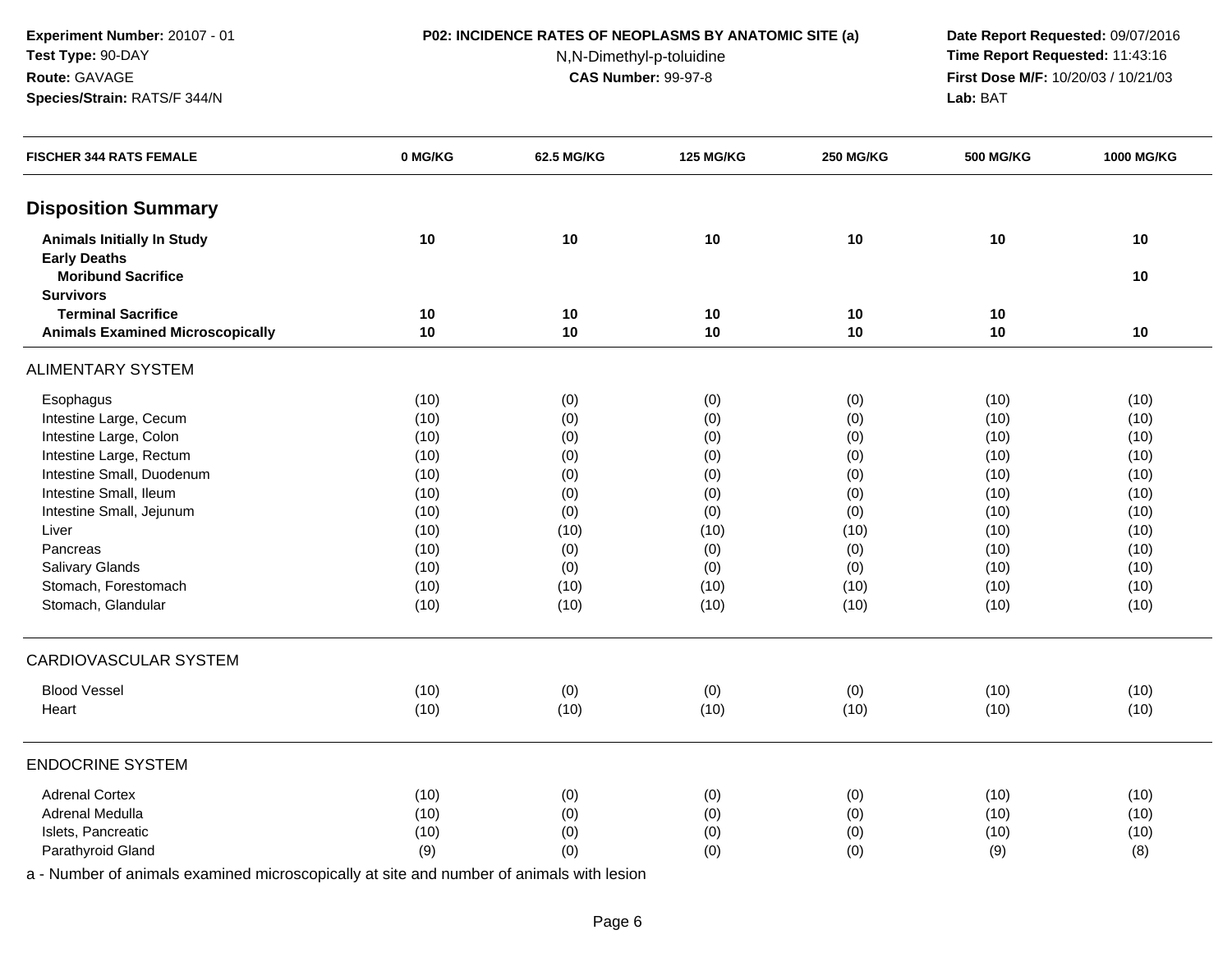| Experiment Number: 20107 - 01<br>Test Type: 90-DAY<br>Route: GAVAGE<br>Species/Strain: RATS/F 344/N |              | P02: INCIDENCE RATES OF NEOPLASMS BY ANATOMIC SITE (a)<br>N,N-Dimethyl-p-toluidine<br><b>CAS Number: 99-97-8</b> |                  |                  |                  | Date Report Requested: 09/07/2016<br>Time Report Requested: 11:43:16<br>First Dose M/F: 10/20/03 / 10/21/03<br>Lab: BAT |  |
|-----------------------------------------------------------------------------------------------------|--------------|------------------------------------------------------------------------------------------------------------------|------------------|------------------|------------------|-------------------------------------------------------------------------------------------------------------------------|--|
| <b>FISCHER 344 RATS FEMALE</b>                                                                      | 0 MG/KG      | 62.5 MG/KG                                                                                                       | <b>125 MG/KG</b> | <b>250 MG/KG</b> | <b>500 MG/KG</b> | 1000 MG/KG                                                                                                              |  |
| <b>Pituitary Gland</b><br><b>Thyroid Gland</b>                                                      | (10)<br>(10) | (0)<br>(0)                                                                                                       | (0)<br>(0)       | (0)<br>(0)       | (10)<br>(10)     | (10)<br>(10)                                                                                                            |  |
| <b>GENERAL BODY SYSTEM</b>                                                                          |              |                                                                                                                  |                  |                  |                  |                                                                                                                         |  |
| None                                                                                                |              |                                                                                                                  |                  |                  |                  |                                                                                                                         |  |
| <b>GENITAL SYSTEM</b>                                                                               |              |                                                                                                                  |                  |                  |                  |                                                                                                                         |  |
| <b>Clitoral Gland</b>                                                                               | (10)         | (0)                                                                                                              | (0)              | (0)              | (10)             | (10)                                                                                                                    |  |
| Ovary                                                                                               | (10)         | (0)                                                                                                              | (0)              | (0)              | (10)             | (10)                                                                                                                    |  |
| Uterus                                                                                              | (10)         | (0)                                                                                                              | (0)              | (0)              | (10)             | (10)                                                                                                                    |  |
| <b>HEMATOPOIETIC SYSTEM</b>                                                                         |              |                                                                                                                  |                  |                  |                  |                                                                                                                         |  |
| <b>Bone Marrow</b>                                                                                  | (10)         | (10)                                                                                                             | (10)             | (10)             | (10)             | (10)                                                                                                                    |  |
| Lymph Node, Mesenteric                                                                              | (10)         | (10)                                                                                                             | (10)             | (10)             | (10)             | (10)                                                                                                                    |  |
| Spleen                                                                                              | (10)         | (10)                                                                                                             | (10)             | (10)             | (10)             | (10)                                                                                                                    |  |
| Thymus                                                                                              | (10)         | (10)                                                                                                             | (10)             | (10)             | (10)             | (10)                                                                                                                    |  |
| <b>INTEGUMENTARY SYSTEM</b>                                                                         |              |                                                                                                                  |                  |                  |                  |                                                                                                                         |  |
| Mammary Gland                                                                                       | (10)         | (0)                                                                                                              | (0)              | (0)              | (10)             | (10)                                                                                                                    |  |
| Skin                                                                                                | (10)         | (0)                                                                                                              | (0)              | (0)              | (10)             | (10)                                                                                                                    |  |
| MUSCULOSKELETAL SYSTEM                                                                              |              |                                                                                                                  |                  |                  |                  |                                                                                                                         |  |
| Bone                                                                                                | (10)         | (0)                                                                                                              | (0)              | (0)              | (10)             | (10)                                                                                                                    |  |
| NERVOUS SYSTEM                                                                                      |              |                                                                                                                  |                  |                  |                  |                                                                                                                         |  |
| <b>Brain</b>                                                                                        | (10)         | (0)                                                                                                              | (0)              | (0)              | (10)             | (10)                                                                                                                    |  |
|                                                                                                     |              |                                                                                                                  |                  |                  |                  |                                                                                                                         |  |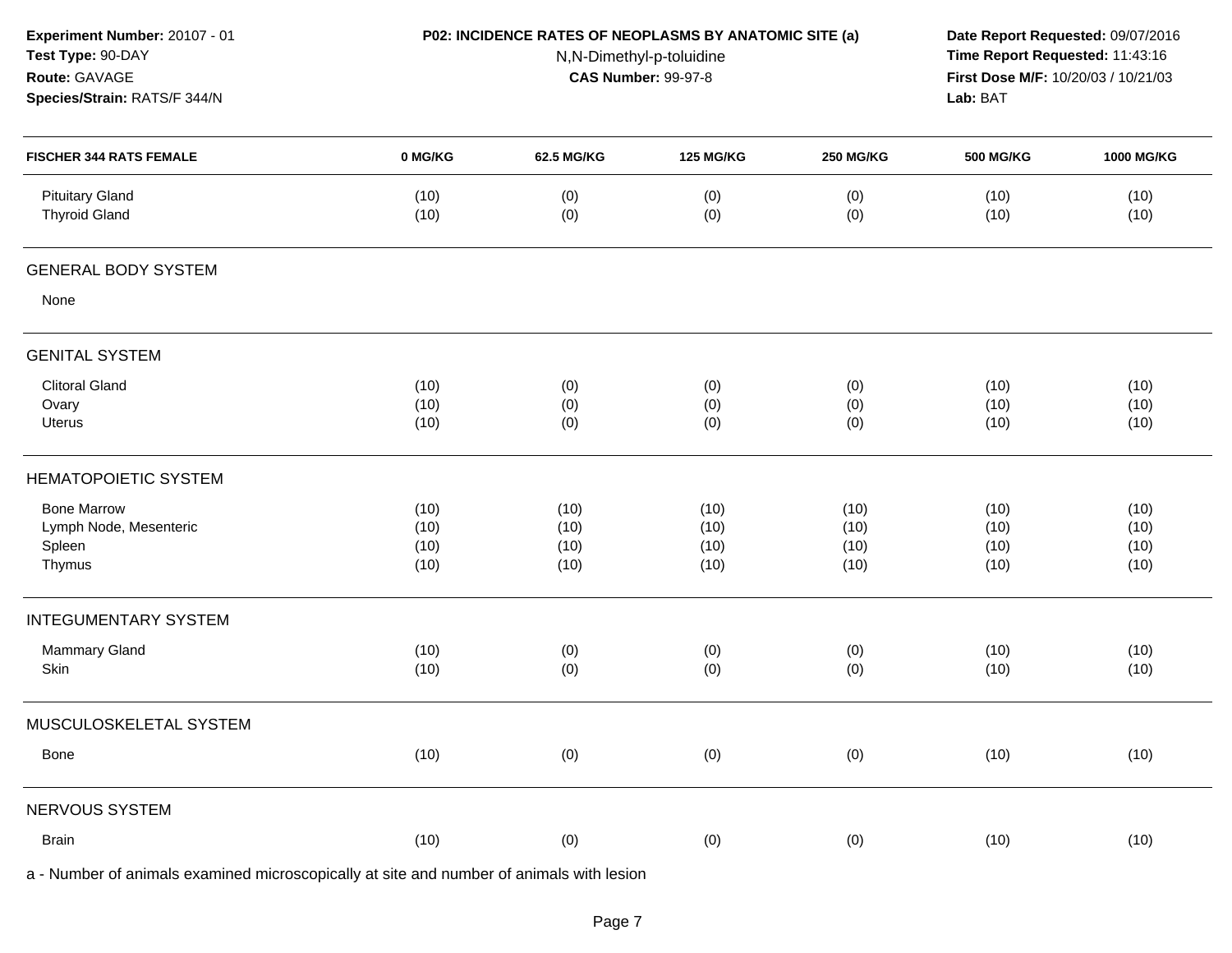**Experiment Number:** 20107 - 01

**Test Type:** 90-DAY**Route:** GAVAGE

**Species/Strain:** RATS/F 344/N

## **P02: INCIDENCE RATES OF NEOPLASMS BY ANATOMIC SITE (a) Date Report Requested:** 09/07/2016

N,N-Dimethyl-p-toluidine

 **Time Report Requested:** 11:43:16 **First Dose M/F:** 10/20/03 / 10/21/03<br>**Lab:** BAT **Lab:** BAT

| <b>FISCHER 344 RATS FEMALE</b> | 0 MG/KG | 62.5 MG/KG | <b>125 MG/KG</b> | <b>250 MG/KG</b> | <b>500 MG/KG</b> | <b>1000 MG/KG</b> |
|--------------------------------|---------|------------|------------------|------------------|------------------|-------------------|
|                                |         |            |                  |                  |                  |                   |
| <b>RESPIRATORY SYSTEM</b>      |         |            |                  |                  |                  |                   |
| Lung                           | (10)    | (10)       | (10)             | (10)             | (10)             | (10)              |
| Nose                           | (10)    | (10)       | (10)             | (10)             | (10)             | (10)              |
| Trachea                        | (10)    | (10)       | (10)             | (10)             | (10)             | (10)              |
| SPECIAL SENSES SYSTEM          |         |            |                  |                  |                  |                   |
| Eye                            | (10)    | (0)        | (0)              | (0)              | (10)             | (10)              |
| Harderian Gland                | (10)    | (0)        | (0)              | (0)              | (10)             | (10)              |
| <b>Lacrimal Gland</b>          | (1)     | (0)        | (0)              | (0)              | (0)              | (0)               |
|                                |         |            |                  |                  |                  |                   |
| URINARY SYSTEM                 |         |            |                  |                  |                  |                   |
| Kidney                         | (10)    | (10)       | (10)             | (10)             | (10)             | (10)              |
| <b>Urinary Bladder</b>         | (10)    | (0)        | (0)              | (0)              | (10)             | (10)              |
|                                |         |            |                  |                  |                  |                   |